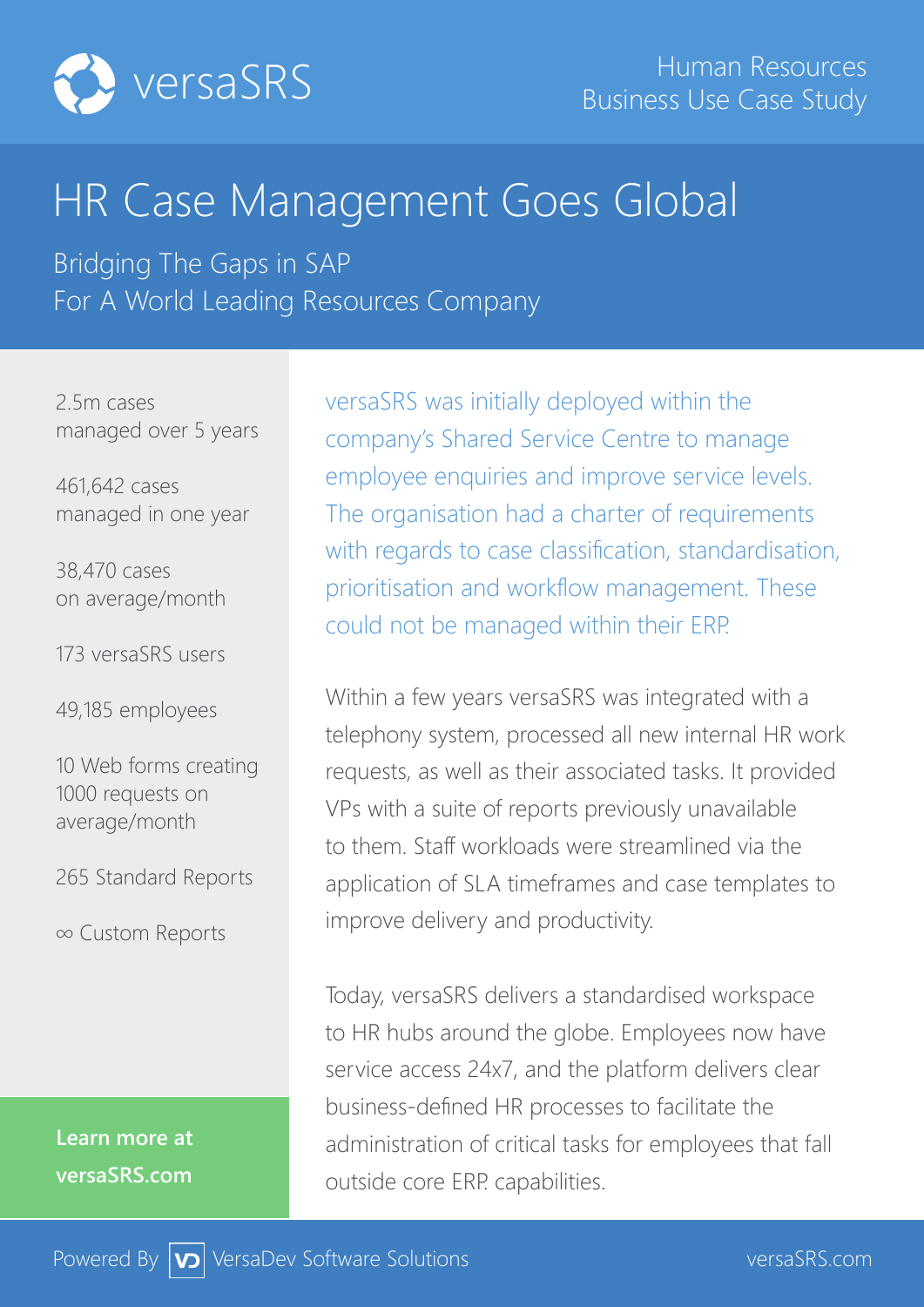

## Electronic forms can be integrated into versaSRS to improve and automate service requests and business workflow.

#### One Electronic Form =  $Power<sup>2</sup>$

A few examples where HR workflows were streamlined:

- 
- 
- 
- 
- 
- **Enquiry Management Stop Payment Request**
- Unqualified Payment **•** Periodic Reporting
- Payroll Process  **Payroll Escalation**
- Re-Open Closed Case **•** Payroll Error Register
- Off-Cycle Payment Request Contact HR Admin Hub

#### Service Level Improvements Via One Click Templates

- > "Quick Link" Employee requests are used to create cases when they are initiated via a customer walk-in or telephone call. A template is used to pre-populate the content of the enquiry. By entering an Employee ID, the case is automatically linked to the employee record.
- > The Admin Hub can prioritise cases within the business for processes such as Payroll Escalation.
- > HR Central Admin can engage HR Admin Hubs via internally raised cases. The business have visibility across assets for extended reporting capabilities.
- > A one click links spawns requests to HR Central Admin from the Admin Hub, Automatically linking the original request as the parent case.
- Other standard procedures can be created and > associated with "one-click" case creation based on pre-defined business rules and driven by case templates held within the system. These include:
- > Creating a Letter of Offer. A standard letter is automatically attached to an outgoing email and email pre-populated with standard content.
- > Employee On-boarding. Managed sequential or parallel workflow is created based on governed process and tasks created and sent via email to appropriate parties.